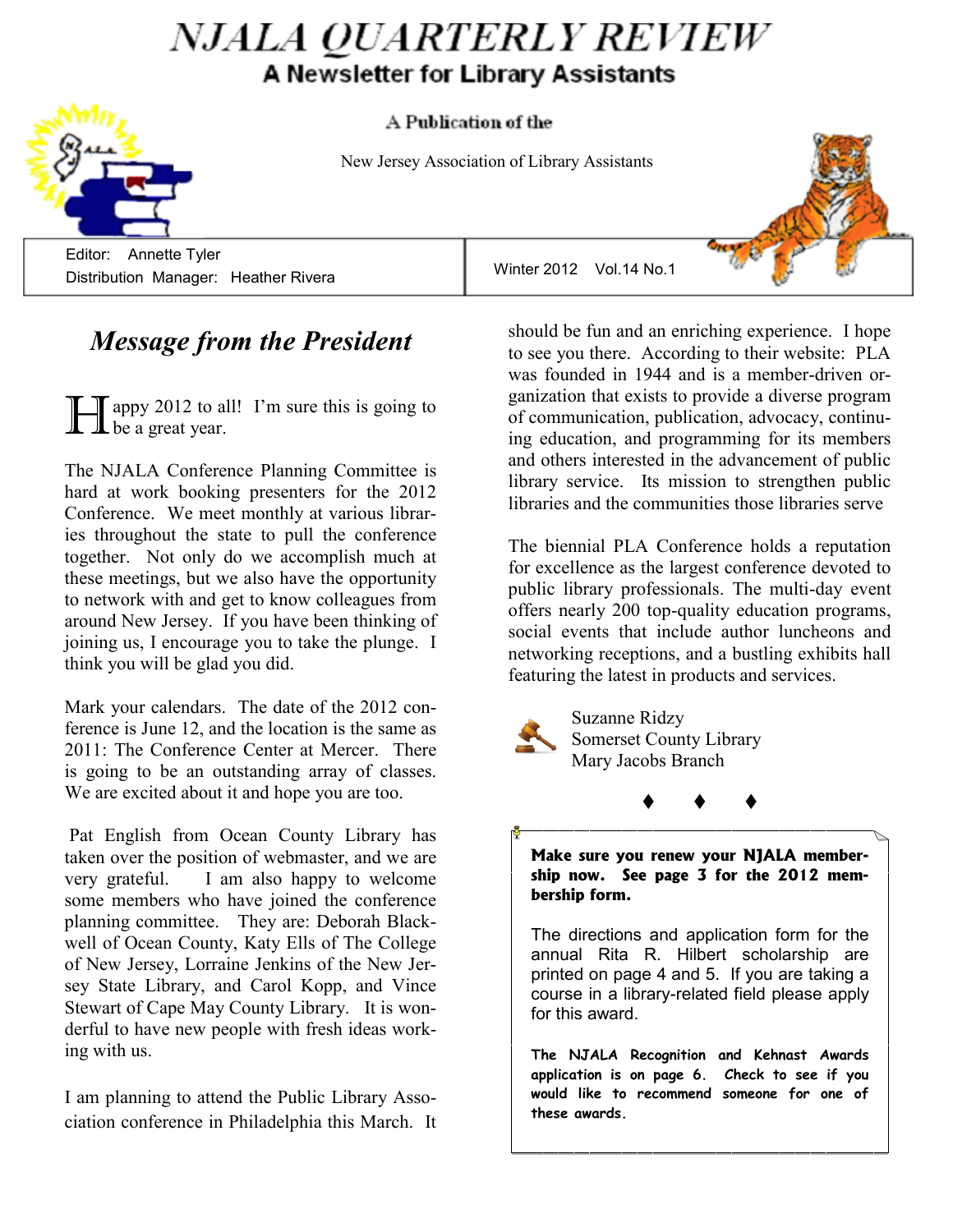## I LOVE My Library

### **And Now it's Time for something new and different!**

I am so very pleased to announce that as of the spring edition of the *NJALA Quarterly Review* there will be a new editor in charge.

Katy Ells has worked at The College of New Jersey for over 5 years and is the current Library Media Access Services Supervisor.

Katy graduated from TCNJ in 2000 with a Communications degree and immediately began working in the Los Angeles and Manhattan entertainment industry as a live TV production assistant and audio/video postproduction engineer. She also holds a certificate in Massage Therapy and is an avid knitter and creative writer.

Katy is the Layout Designer for the TCNJ Library biannual Newsletter and is excited to begin working on the *NJALA Quarterly Review*.

I cannot count the years that I have been involved in creating the *Quarterly Review*, starting out with the *L.A.* Times — The Li*brary Assistant's Times*, which evolved into the *NJALA Quarterly Review*. I have loved writing, editing, and proofreading this publication and can now laugh about how I would literally cut and paste the graphics on the pages—I mean I used scissors and glue! There were not so many options back in the good ole days. I will miss doing the work, except for the nagging, but most of all I will miss interacting with so many wonderful, talented members of NJALA. I'm sure you will be pleased with the "new" newsletter under Katy's direction. Please be kind to her, and get your articles in on time!

Annette Tyler Morristown & Morris Township Library



February is na-<br>tional "I Love tional "I Love My Library Month." This year the entire Ocean County Library System will be celebrating.

Marilyn Bass, Volunteer Coordinator, has coordinated the "Have a Heart — Give a Heart" program. Community groups have been invited to decorate their local libraries with hearts that answer the question "I Love" My Library, because……" The groups are responsible for registering at

 [pr2@theoceancountylibrary.org,](I%20love%20my%20OC%20library) supplying their own materials, creating their own heart, and delivering their creation to the branches.

Another component is that any individual in the community can just stop by their local branch and fill out a heart "I Love My Library because……" These hearts will be provided from Printing & Graphics to all locations and will also be sent as a pdf in case more are needed. Customers simply fill out the hearts, and the branch may display them as they like.

We will be promoting this via the New Jersey Library Association, the New Jersey Association of Library Assistants, and the State Library as a really big event - so be creative with how you display your "hearts."

Branch questions can be answered by Branch Managers, and publicity questions can be sent to Heather Andolsen.

Heather Andolsen Public Information Officer, Supervising Librarian 101 Washington Street Toms River, NJ 08753 732-349-6200 8-5905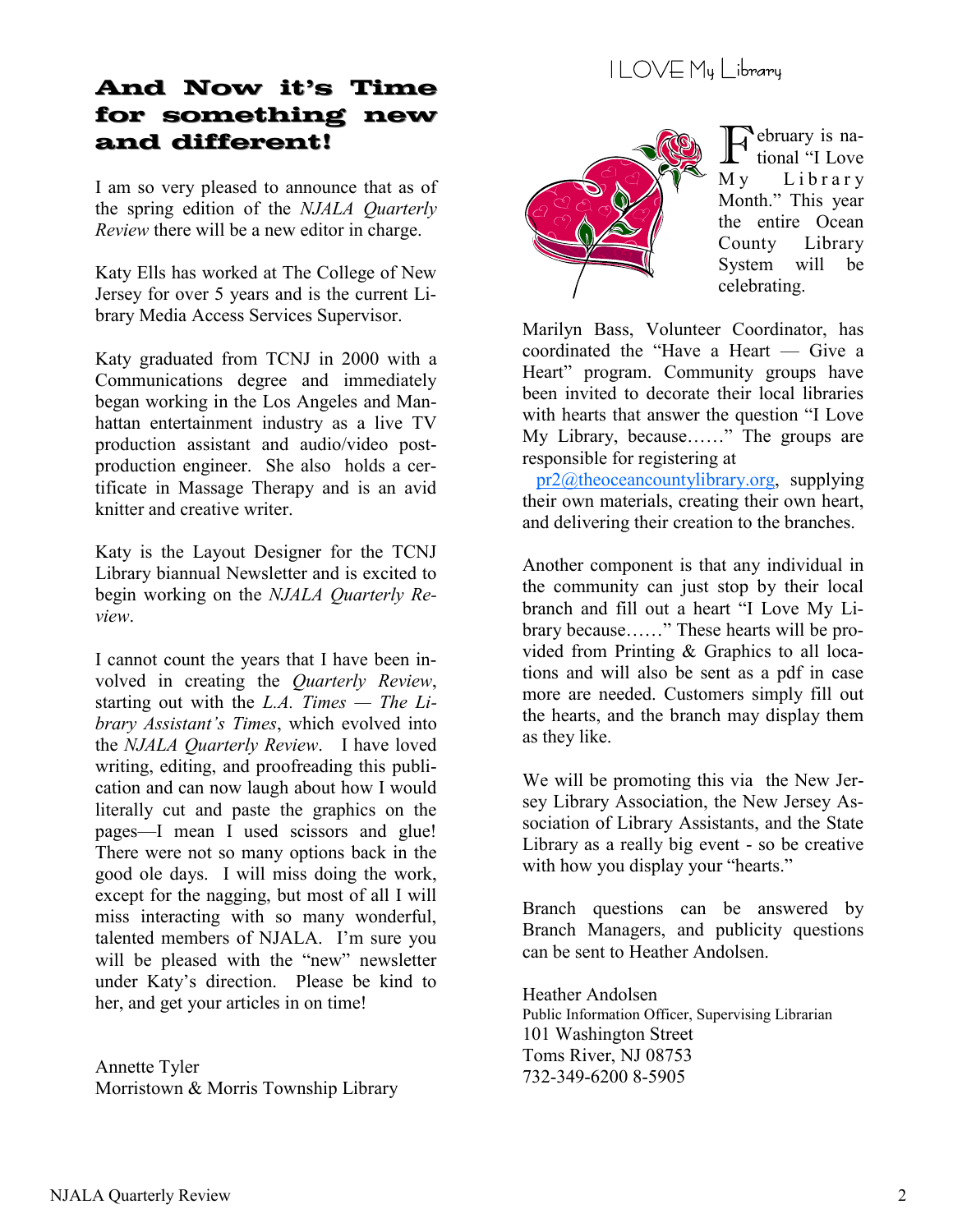| <b>NJALA MEMBERSHIP APPLICATION</b>                                                                                                                                                                |
|----------------------------------------------------------------------------------------------------------------------------------------------------------------------------------------------------|
| <b>JANUARY-DECEMBER 2012</b>                                                                                                                                                                       |
| As an NJALA member you receive newsletters, invaluable networking opportunities,<br>discounts on workshops, and an annual conference. To join now<br>return this form to our Membership Secretary: |
| <b>Heather Rivera</b><br><b>North End Branch Library</b><br>722 Summer Ave.<br><b>Newark NJ 07104</b>                                                                                              |
| Name:                                                                                                                                                                                              |
| Title/Dept:                                                                                                                                                                                        |
| Library:                                                                                                                                                                                           |
| Library Address:                                                                                                                                                                                   |
| City, State, Zip:                                                                                                                                                                                  |
| <b>Business Phone:</b><br>Fax:                                                                                                                                                                     |
| E-Mail Address:                                                                                                                                                                                    |
| Area of Expertise:                                                                                                                                                                                 |
| Renewal<br><b>New</b>                                                                                                                                                                              |
| Regular Dues \$20 (support staff, i.e.: library assistants, clerks, technicians, paraprofessionals, etc.)                                                                                          |
| Associate Dues \$15 (all those who do not qualify as regular members)                                                                                                                              |
| <b>MAKE CHECKS PAYABLE TO NJALA</b>                                                                                                                                                                |
|                                                                                                                                                                                                    |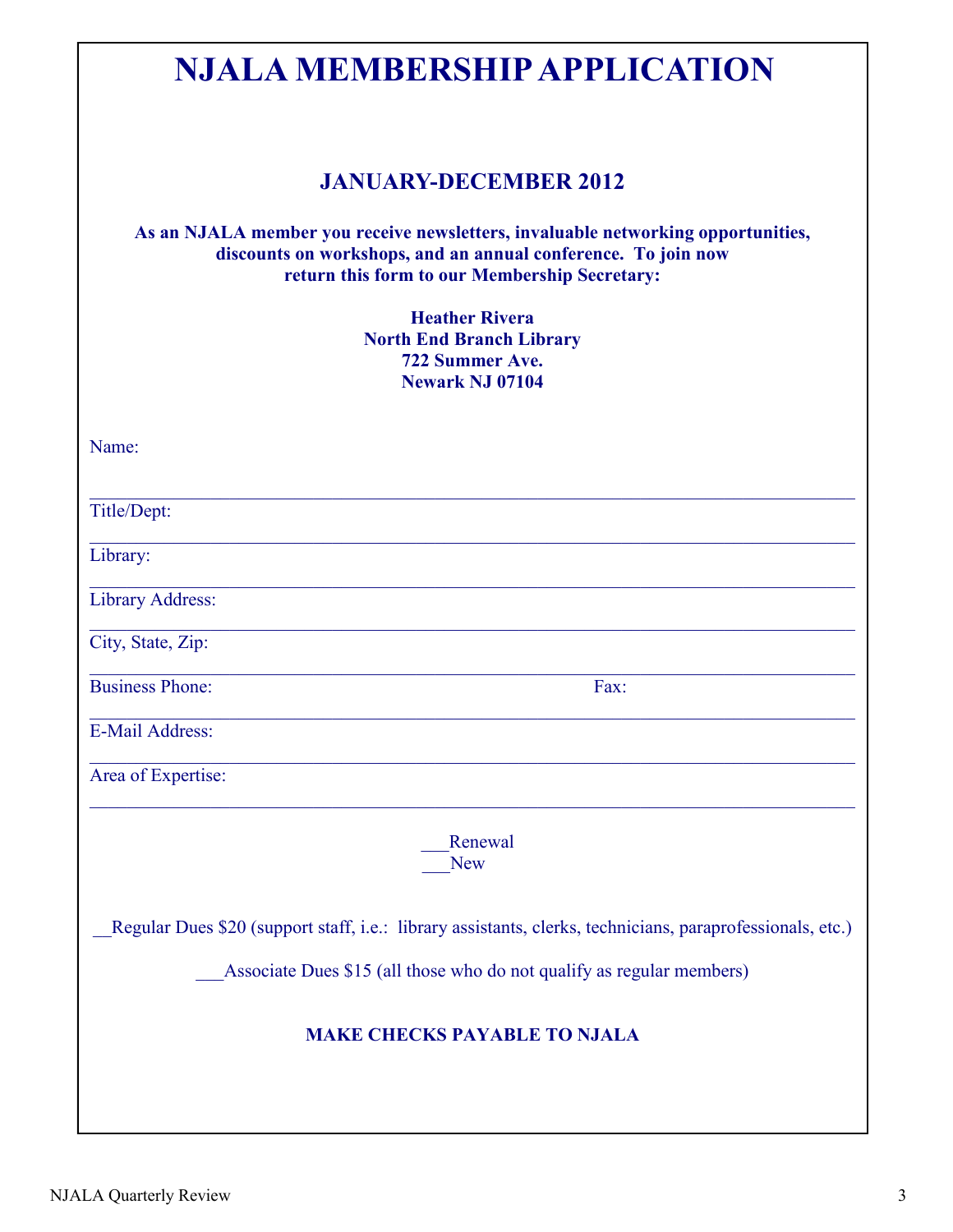# **RITA L. HILBERT SCHOLARSHIP AWARD 2012**

The NJALA Scholarship Committee is proud to announce our annual scholarship award of \$250.00 for the 2012-2013 academic year. This scholarship will be offered to a library support staff person, who would like to pursue a degree or certificate program that enhances work skills.

## **REQUIREMENTS**

- 1. Applicant must be a legal resident of New Jersey.
- 2. Scholarships are available to current NJALA members only.
- 3. Recipient must attend an accredited college program or certified post-secondary program.
- 4. Recipient must use the award in a job-related field.
- 5. Applicant must enclose a 150 word essay explaining how this scholarship will help her/him reach career goals.
- 6. If the Scholarship Committee deems a personal interview necessary the applicant must be available to meet with the committee.
- 7. The scholarship recipient will receive the award money after proof of completion of the course is shown.

If you have any questions or would like an application please contact the Scholarship Committee Chairperson:

> East Orange Public Library Attn: John Guido 21 South Arlington Avenue East Orange, NJ 07018 Phone: 973-266-5601 or E-mail: jguido@eopl.org

 There is an application form on the next page, and you will also find one on the NJALA website, [www.njala.org](http://www.njala.org) All applications must be postmarked by April 30, 2012.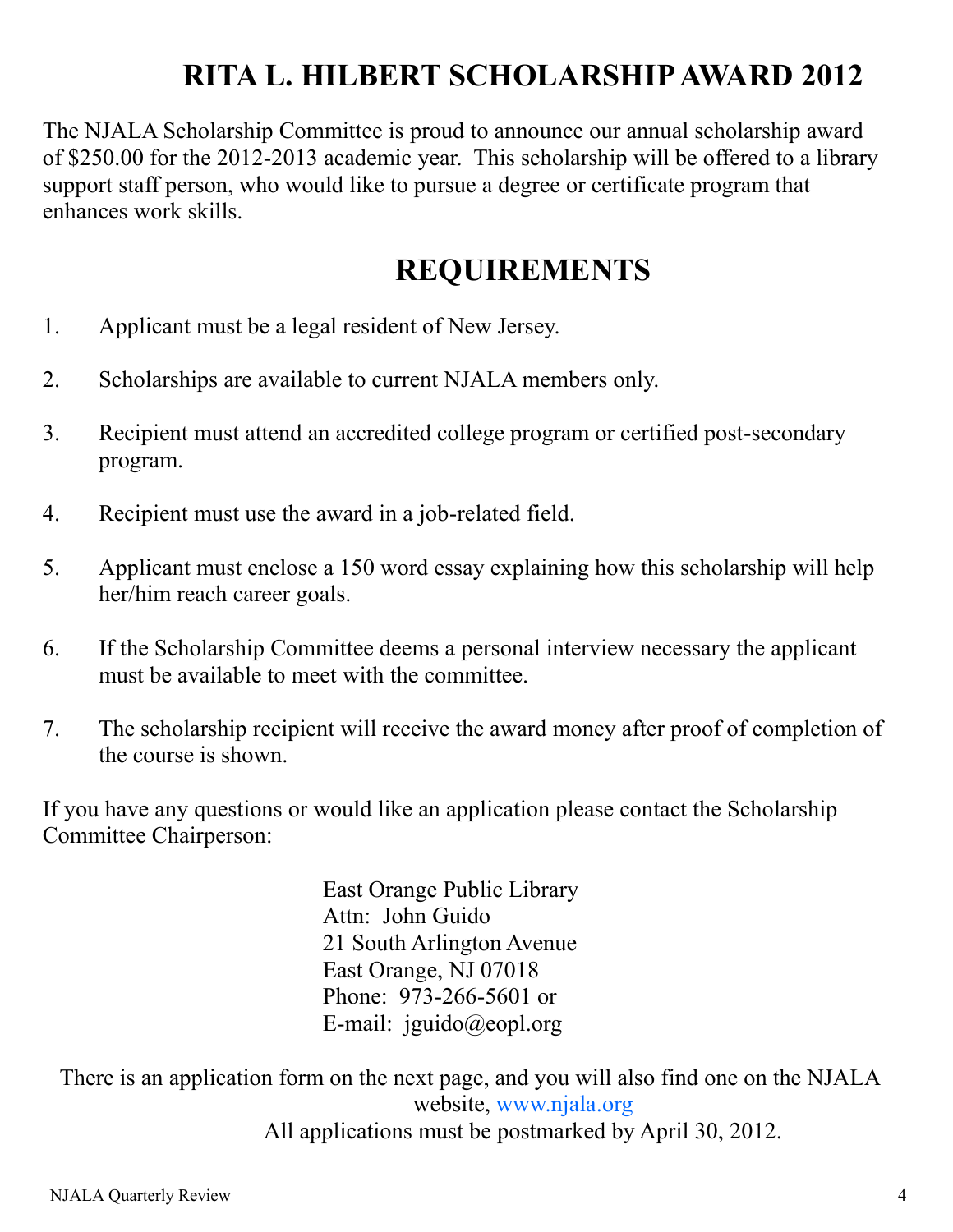# **RITA L. HILBERT 2012 SCHOLARSHIP APPLICATION**

| $\overline{(City)}$ | 2. Legal Residence: (Number) (Street)            |                                                                                                                                                        | (State) (Zip)                                                                                                                           |                                                                                                                                                                                                                                                                                                                                                                                            |
|---------------------|--------------------------------------------------|--------------------------------------------------------------------------------------------------------------------------------------------------------|-----------------------------------------------------------------------------------------------------------------------------------------|--------------------------------------------------------------------------------------------------------------------------------------------------------------------------------------------------------------------------------------------------------------------------------------------------------------------------------------------------------------------------------------------|
|                     |                                                  |                                                                                                                                                        |                                                                                                                                         |                                                                                                                                                                                                                                                                                                                                                                                            |
|                     |                                                  |                                                                                                                                                        |                                                                                                                                         |                                                                                                                                                                                                                                                                                                                                                                                            |
|                     |                                                  |                                                                                                                                                        |                                                                                                                                         |                                                                                                                                                                                                                                                                                                                                                                                            |
|                     |                                                  |                                                                                                                                                        |                                                                                                                                         |                                                                                                                                                                                                                                                                                                                                                                                            |
|                     |                                                  |                                                                                                                                                        |                                                                                                                                         |                                                                                                                                                                                                                                                                                                                                                                                            |
|                     | Have you applied for admission to any school(s)? |                                                                                                                                                        |                                                                                                                                         | $Yes:$ No: $\qquad$ No: $\qquad$                                                                                                                                                                                                                                                                                                                                                           |
|                     |                                                  |                                                                                                                                                        |                                                                                                                                         |                                                                                                                                                                                                                                                                                                                                                                                            |
|                     |                                                  |                                                                                                                                                        |                                                                                                                                         |                                                                                                                                                                                                                                                                                                                                                                                            |
|                     |                                                  |                                                                                                                                                        |                                                                                                                                         |                                                                                                                                                                                                                                                                                                                                                                                            |
|                     |                                                  |                                                                                                                                                        |                                                                                                                                         |                                                                                                                                                                                                                                                                                                                                                                                            |
|                     |                                                  |                                                                                                                                                        |                                                                                                                                         |                                                                                                                                                                                                                                                                                                                                                                                            |
|                     |                                                  |                                                                                                                                                        |                                                                                                                                         | $Yes:$ No:                                                                                                                                                                                                                                                                                                                                                                                 |
|                     |                                                  |                                                                                                                                                        |                                                                                                                                         |                                                                                                                                                                                                                                                                                                                                                                                            |
|                     |                                                  |                                                                                                                                                        |                                                                                                                                         | (Year)                                                                                                                                                                                                                                                                                                                                                                                     |
|                     |                                                  |                                                                                                                                                        |                                                                                                                                         |                                                                                                                                                                                                                                                                                                                                                                                            |
|                     |                                                  |                                                                                                                                                        |                                                                                                                                         |                                                                                                                                                                                                                                                                                                                                                                                            |
|                     |                                                  |                                                                                                                                                        |                                                                                                                                         | (Major)                                                                                                                                                                                                                                                                                                                                                                                    |
|                     |                                                  |                                                                                                                                                        |                                                                                                                                         |                                                                                                                                                                                                                                                                                                                                                                                            |
|                     |                                                  |                                                                                                                                                        |                                                                                                                                         |                                                                                                                                                                                                                                                                                                                                                                                            |
|                     | (Address)                                        |                                                                                                                                                        |                                                                                                                                         |                                                                                                                                                                                                                                                                                                                                                                                            |
|                     |                                                  |                                                                                                                                                        |                                                                                                                                         |                                                                                                                                                                                                                                                                                                                                                                                            |
|                     |                                                  |                                                                                                                                                        |                                                                                                                                         |                                                                                                                                                                                                                                                                                                                                                                                            |
|                     |                                                  |                                                                                                                                                        |                                                                                                                                         |                                                                                                                                                                                                                                                                                                                                                                                            |
|                     |                                                  |                                                                                                                                                        |                                                                                                                                         |                                                                                                                                                                                                                                                                                                                                                                                            |
|                     |                                                  |                                                                                                                                                        |                                                                                                                                         |                                                                                                                                                                                                                                                                                                                                                                                            |
|                     |                                                  |                                                                                                                                                        |                                                                                                                                         |                                                                                                                                                                                                                                                                                                                                                                                            |
|                     |                                                  |                                                                                                                                                        |                                                                                                                                         |                                                                                                                                                                                                                                                                                                                                                                                            |
|                     | (Degree)                                         | Have you been accepted for any school(s)?<br>5. Work Experience: (Most recent employment first)<br>(Employer's Name)<br>(Employer's Name)<br>(Address) | Are you presently attending a post secondary school?<br>4. Education: (College)<br>(Major)<br>Post Graduate Education: (College) (Year) | (G.P.A.)<br>(Year) (Degree)<br>(Employment Dates)<br>(Employment Dates)<br>I understand that it may be necessary to be interviewed for this scholarship and agree to make myself<br>available for this interview if so requested by the Scholarship Committee. I understand that in order to<br>receive this scholarship I will be required to submit proof of course completion.<br>Date: |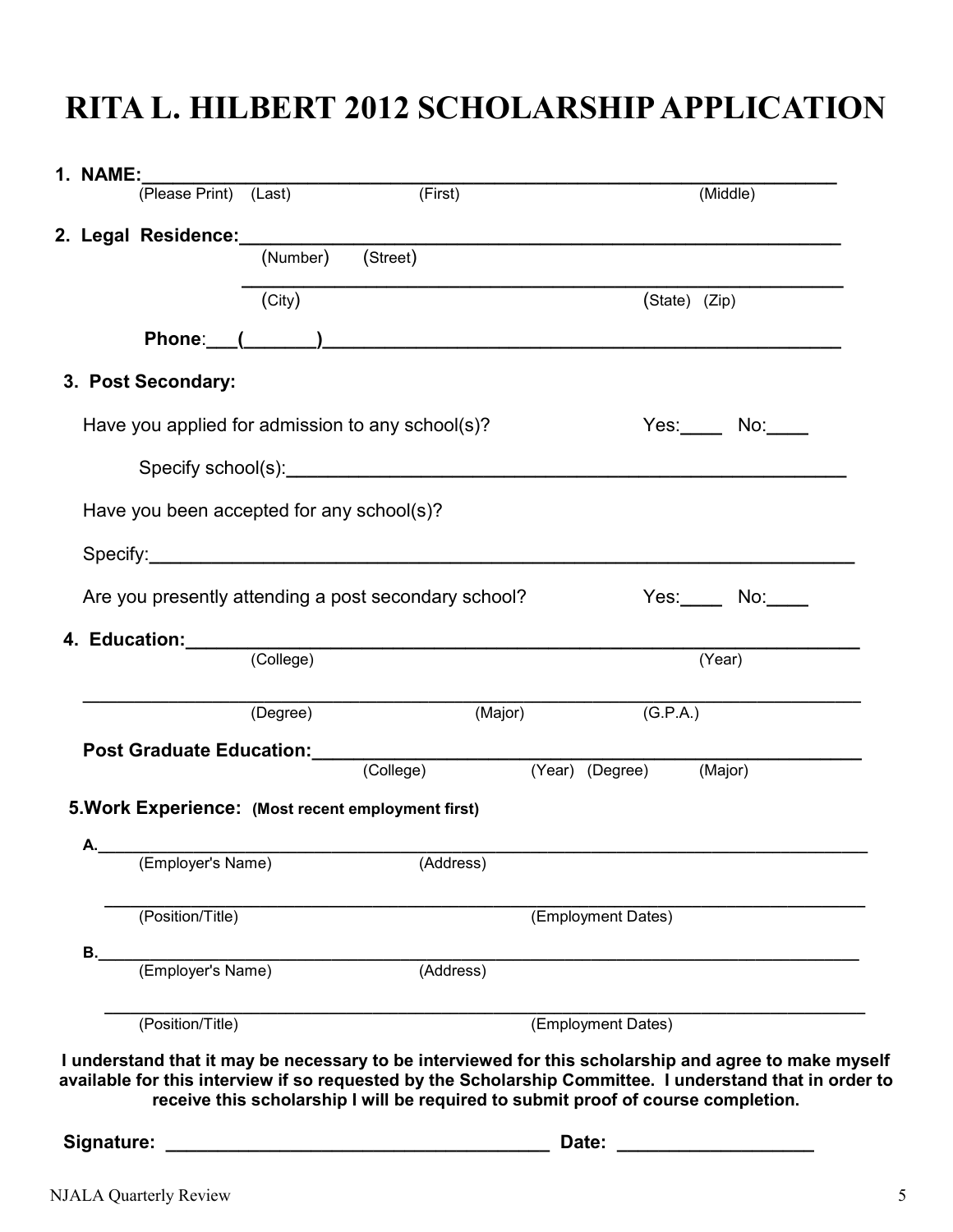### **NJALA RECOGNITION AND KEHNAST AWARDS Application**

Each year at the conference of the **New Jersey Association of Library Assistants** the NJALA Recognition and Kehnast awards are presented.

The NJALA Recognition Award is given to a dedicated Director, Trustee, or Librarian in a New Jersey library or libraries, who encourages and supports participation in career development or activities for library assistants in New Jersey.

The Kehnast Award is given to a dedicated library assistant in a New Jersey library, who has made a significant contribution to the profession or to his/her library and actively participates in career development or activities in New Jersey. This award is named for AnnaMarie Kehnast, who served as President and Liaison of **NJALA**.

To submit a candidate for either award please include the following:

**Your information** (Please print.):

| (Last)                                                                                                                | (First)       | (Middle)                  |
|-----------------------------------------------------------------------------------------------------------------------|---------------|---------------------------|
| 2. Library name & address:                                                                                            |               |                           |
|                                                                                                                       |               | (Street or P.O. Box $#$ ) |
| (City)                                                                                                                | (State) (Zip) |                           |
|                                                                                                                       |               |                           |
|                                                                                                                       |               |                           |
| (Last)                                                                                                                | (First)       | (Middle)                  |
| 6. Library name & address:                                                                                            |               |                           |
|                                                                                                                       |               | (Street or P.O. Box $#$ ) |
| (City)                                                                                                                |               | (State) (Zip)             |
| 7. Title: <u>2000 - 2000 - 2000 - 2000 - 2000 - 2000 - 2000 - 2000 - 2000 - 2000 - 2000 - 2000 - 2000 - 2000 - 20</u> |               |                           |
| 9. Award you are applying for:                                                                                        |               |                           |
|                                                                                                                       |               |                           |

Include an essay of no more than 200 words explaining why the candidate deserves this award. This application along with the essay must be postmarked by **April 30, 2012**; send them to:

> East Orange Public Library Attn: John Guido 21 South Arlington Avenue East Orange NJ 07018 Phone: 973-266-5601 Email: [jguido@eopl.org](mailto:jguido@eopl.org)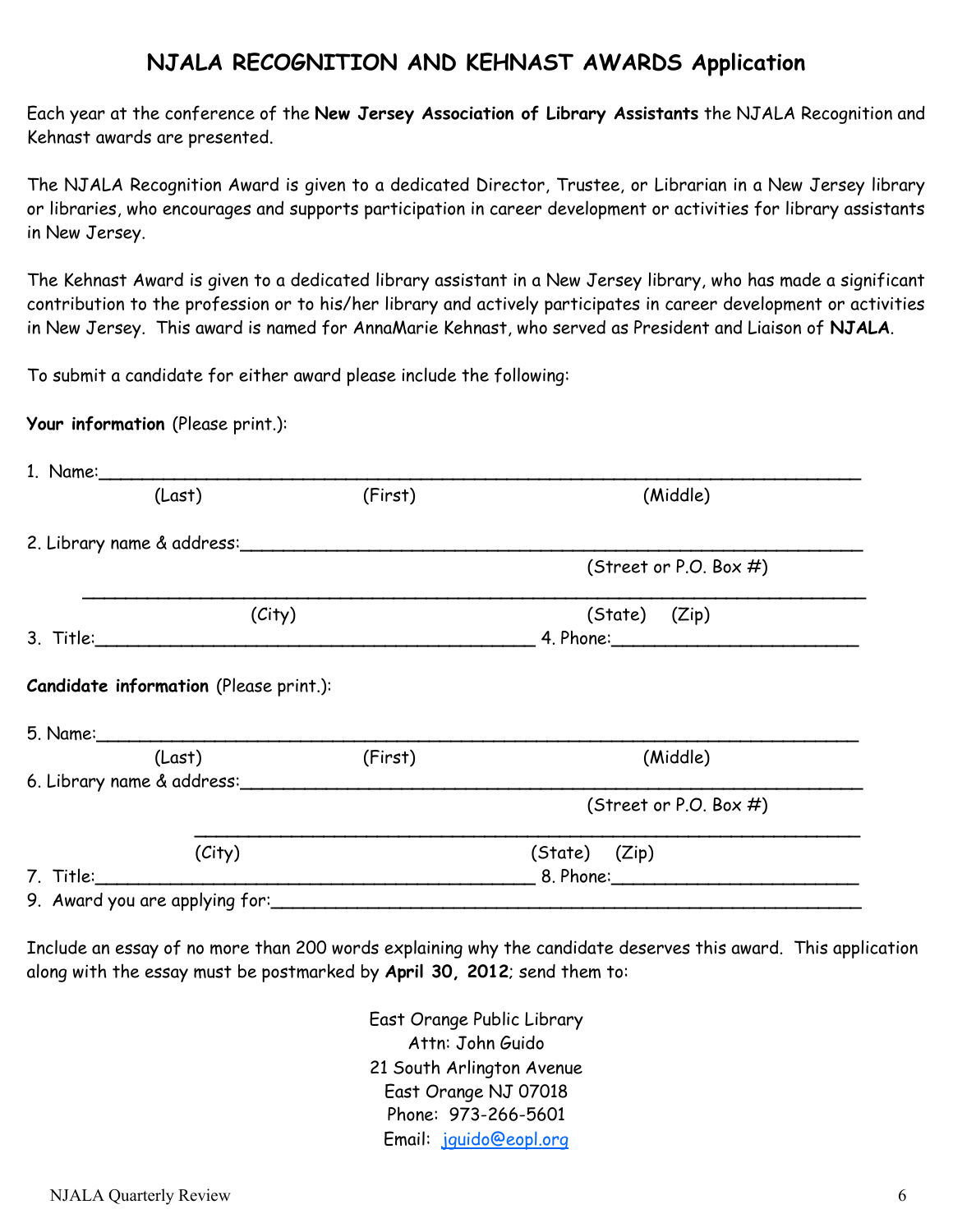### **It's A NEW Year**

### Oh Where Oh Where Did That Little Book Go?

Those of us who work in libraries are familiar



with the recurring patron problem of the library item that went AWOL. We have heard about new and previously undiscovered hiding places where library items have finally

turned up. This week at the Mary Jacobs Library we heard the latest one. A patron called to happily report that she had finally found her missing book. Where did she find it? In her hubcap! Yes, I said hubcap. How did it get there? I have no idea but you may be sure my imagination has been working on it.

Do you have an interesting or funny story about a missing item or a strange book mark you found in a library book? If so please send the tale to the *Quarterly Review* editor.

Suzanne Ridzy Somerset County Library Mary Jacobs Branch

Ed. note: As I told Suzanne, I always look forward to hearing about the next interesting happening or object found at her library. In the past there was a Hershey bar bookmark, King Tut in the book-drop, and, most recently, the visitation of an albino squirrel. Can you top those? Probably not, but if you keep your eyes and ears open I'm sure you'll come up with something to give us a chuckle or at least a pause in our busy day. I will miss printing these gems, but I'm sure Katy, your new editor, will get as much of a kick out of them as I have.

Annette Tyler

The next NJALA Conference and Annual Meeting will be held at the Mercer County Community College on Tuesday, June 12, 2012. The theme of this day will be *Em*bracing the Changing Needs of Libraries. Please join our planning meetings, or volunteer to host one.

|             | <b>Conference Planning Meeting Schedule</b> |
|-------------|---------------------------------------------|
|             |                                             |
| January 24  | Bordentown Public Library                   |
| February 28 | Bernards Township Library                   |
| March 23    | OCL, Toms River                             |
| April 19    | <b>TBA</b>                                  |
| May 16      | <b>TBA</b>                                  |
| June 7      | Mercer County Community                     |
|             |                                             |

#### 2012 Conference Co-Chairs are:

Connie Reese creese@theoceancountylibrary.org

& Deborah Blackwell dblackwell@theoceancountylibrary.org